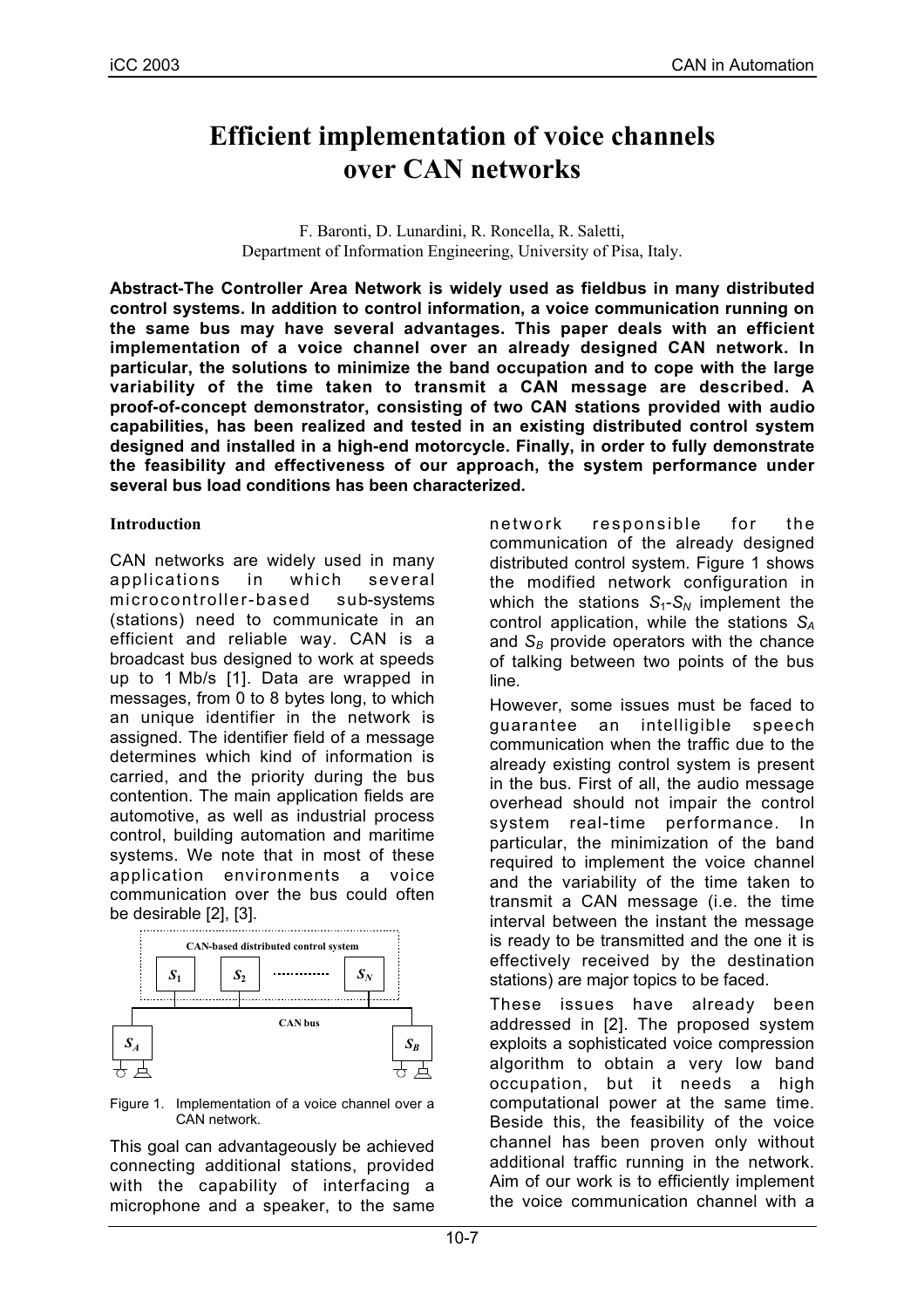negligible amount of computational power so that it could be established using the same microcontroller employed in the control system [3], and to characterize the performance of the designed system when the bus is loaded by other messages.

The paper is organized as follows. The first section gives details of the implementation of the voice channel, while the second one presents an analytical analysis of the system performance. Finally, the experimental results are described in the last section.

## **Voice channel implementation**

Realizing a continuous full-duplex voice channel over a CAN network means that two stations  $(S_A \text{ and } S_B \text{ in Figure 1})$  send the audio data coming from their local microphone on the bus, and get the audio samples to be reproduced from the bus too. From now on, we will refer to the units responsible for the implementation of the speech communication as voice stations. Giving more details, each voice station has the function of coding the local microphone signal, and wrapping the converted audio data in CAN messages to be transmitted as soon as the bus becomes free. At the same time, the unit must receive the messages carrying the audio samples originated in the other side of the voice channel, and decode them in an analog signal to be played by the local speaker.

From the bus load point of view, each voice station continuously transmits a 8-byte message, with a period depending on the adopted speech coding. If a traditional *A-law* or <sup>µ</sup> *-law* PCM (Pulse Code Modulation) speech coding with a 8 kHz sampling frequency is used, the transmission period is equal to 1 ms, which leads to a net band occupation of 128 kb/s [4]. Such a value is rather high in a CAN network and cannot be tolerated in most of the control systems, so the use of a more sophisticated voice compression algorithm is necessary. However, the reduction of band due to the compression is paid with an increase of the hardware and software complexity of the voice station. A very good tradeoff between used bandwidth and resources needed for

the compression algorithm implementation is provided by the ADPCM (Adaptive Differential Pulse Code Modulation) speech coding, which allows to halve the band occupation with respect to the PCM coding, maintaining a good audio quality at the same time [4]. In fact, the ADPCM coding is implemented by off-the-shelf audio codecs, which can be used together with the low cost microcontrollers generally employed in the control units. As a consequence, the hardware of the voice station has been realized by simply adding an ADPCM codec to the control station described in [3].

Moreover, the lowest possible priority has been assigned to the CAN voice messages, so that the worst-case response time of the higher priority messages remains as it is [5] and the control system performance is not affected by the insertion of the voice messages, which are transmitted only when some free bandwidth is available. However, the low priority of the voice messages has some implications in the voice channel realization. In particular, we cannot rely on the time equidistance of the voice messages, because their transmission can randomly be delayed by higher priority messages. Therefore, two buffers must be provided on both sides of the voice channel, as shown in Figure 2. The transmitting buffer has the function of accumulating the data coming from the codec (ADC) at a continuous fixed rate when the bus is busy, while the receiving one feeds the codec (DAC) when no audio data are coming from the bus.





It is worth noting that the larger the buffer dimensions are, the lower the audio communication sensitivity to a long period of bus unavailability is. The microcontroller used in our application provides 256 bytes of SRAM and integrates a CAN controller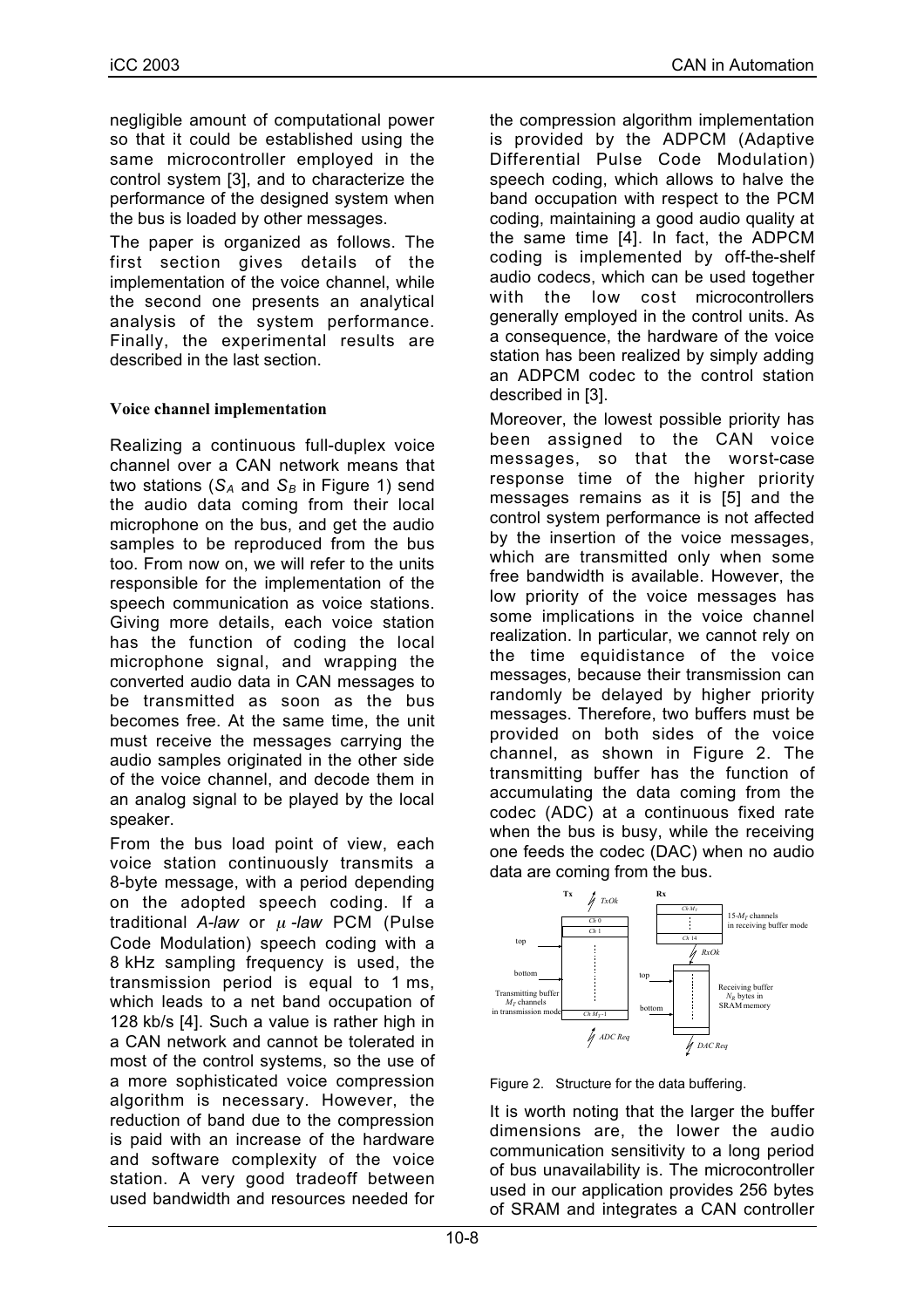with 15 message objects (*Chi*, *i* = 0..14), each of them independently configurable in transmission, reception, and buffer reception modes [6]. Hence, a very efficient data buffering implementation lies in using  $M<sub>T</sub>$  message objects as a circular buffer to store the samples, coming from the ADC, until the bus becomes free and they can be transmitted. This approach has two main advantages. First, building the CAN message directly on the message object mailbox permits to save SRAM memory to be used as receiving buffer. Second, as soon as the message object is filled with 8 bytes, the contention for the bus access can immediately start avoiding the time overhead due to moving the audio samples from memory to the CAN controller.





This data structure is handled by means of two interrupt routines the execution of which is triggered by an incoming audio sample from the codec ADC and by the success of a message transmission. The flowcharts of these two routines are reported in Figure 3 and Figure 4, respectively. We must observe that if more than one message object is enabled at the same time, than the message built in the lowest index object is always transmitted earlier [6]. Therefore, some tricks to avoid a time inversion of the audio samples have to be adopted. In fact, it is sufficient to enable a ready message object only when there are no pending transmissions related to message objects with higher index. Otherwise, the last enable message object will overcome the older ones causing a time inversion of the audio data.



Figure 4. Flowchart of the interrupt routines which manage the CAN controller requests.

On the receiving side,  $15-M<sub>T</sub>$  message objects are used to receive the audio messages. We observe that more than one message object is necessary to collect a burst of voice messages, which may occur after a long period of bus unavailability. For a network bit rate less than 1 Mb/s, 4 message objects are sufficient, while one additional object is needed when the bit rate is set to 1 Mb/s. Once the reception of a voice message is completed, the related routine, shown in Figure 4, moves the audio samples from the mailbox to the receiving buffer, the dimension of which is set to  $N_R$  = 88 bytes, so the transmitting and receiving buffers are symmetrical. Since the presence of a high priority traffic on the network can lead to long periods in which the bus is unavailable and no audio messages can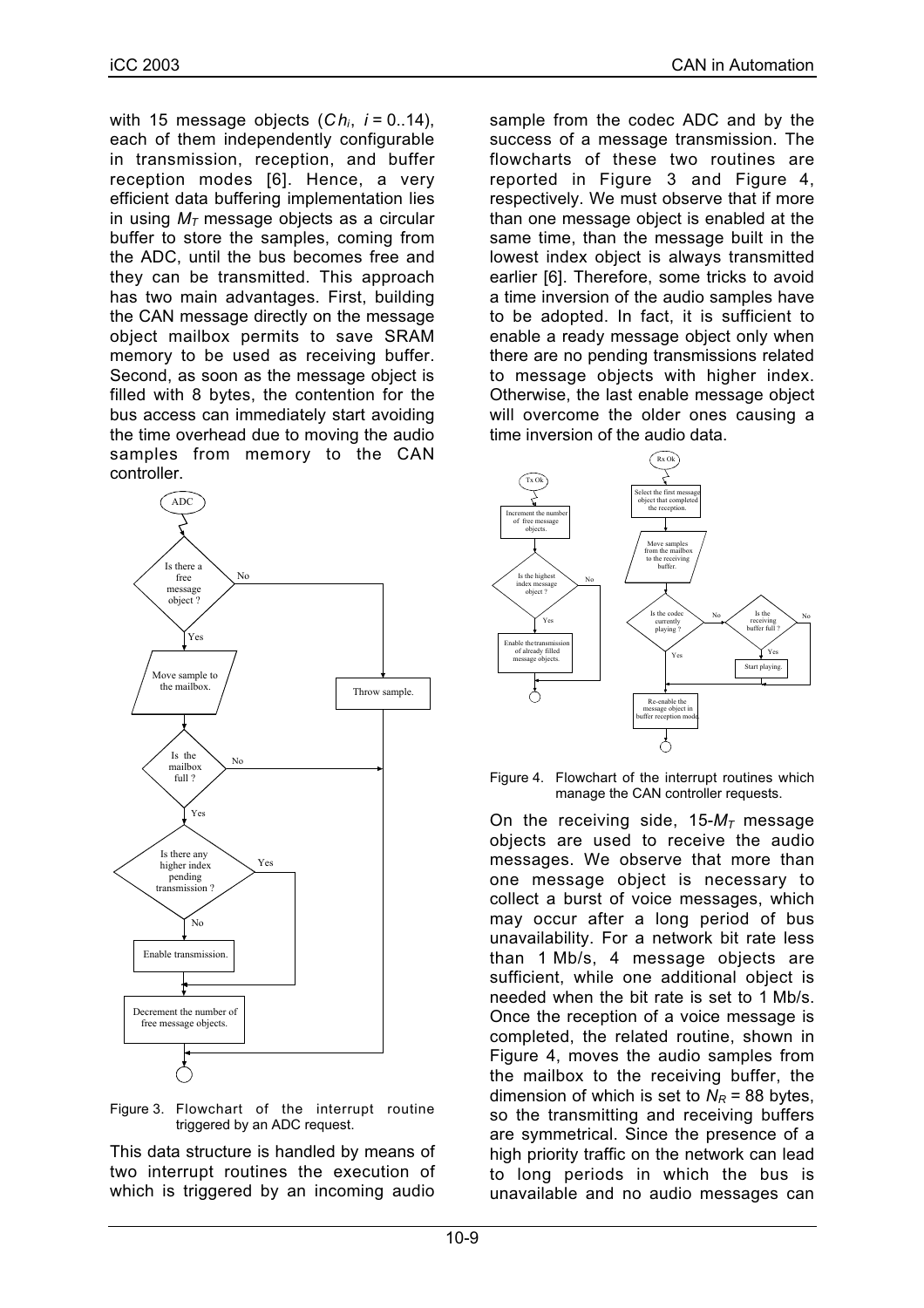be transmitted, the reproduction of the audio samples is started only when the receiving buffer becomes almost full, i.e. it is filled with 80 bytes and there is room available only for an additional audio message. The flowchart of the interrupt routine responsible for the reproduction of the audio samples is reported in Figure 5. Finally, we note that the traditional solutions adopted to manage a difference between the clock frequencies of the two voice stations [2] are hardly applicable in presence of a large variability of the time taken to transmit a voice message together with the reduced size of the receiving buffer.



Figure 5. Flowchart of the interrupt routine triggered by a DAC request.

#### **Performance analysis**

We start evaluating the workload WL of the bus related to the implementation of one full-duplex voice channel. Since each voice message carries 16 audio samples (4-bit for each ADPCM sample), its transmission period  $T_v$  is 2 ms, assuming that the sampling frequency of the audio signal is equal to 8 kHz. In order to obtain the bus load, we need the time  $C_v$  taken to transmit a voice message. According to CAN specifications [7], the total number of bits of a standard data frame (11-bit identifier), carrying 8 bytes in the data field, is 111, as shown in Figure 6. Because of the bit-stuffing coding, the actual size of the voice frame could differ from the one calculated above. The number of stuff bits, added by the bit-stuffing coding, can be obtained by the sum of those originated in the header part of the message (Start of frame, Arbitration field and Control fields), which are known a-priori, and those originated in the payload and CRC field, which, instead, depend on the data transmitted.



Figure 7. Header parts of the two voice frames.

Assigning the lowest possible priorities to the two voice messages results in the bit patterns of the voice frame header parts shown in Figure 7 (because of the electrical characteristics of the bus, the smaller the identifier is, the higher the priority is. In addition, the CAN standard forbids identifiers with the seventh most significant bits equal to 1). Therefore, 1 stuff bit is always originated in the header part, while the remaining 79 bits exposed to bit-stuffing can lead to further stuff bits in the range from 0 to 19. Consequently, the size of a voice message can vary between 112 and 131 bits. So, C<sub>v</sub> is equal to 131  $T_{bit}$  in the worst-case, where  $T_{bit}$  is the nominal bit time. However, the bus load

$$
WL = 2\frac{C_v}{T_v} = \frac{262T_{bit}}{T_v}
$$
 (1)

obtained in the worst-case scenario is really pessimistic [8]. A more realistic



Figure 6. Standard data frame layout.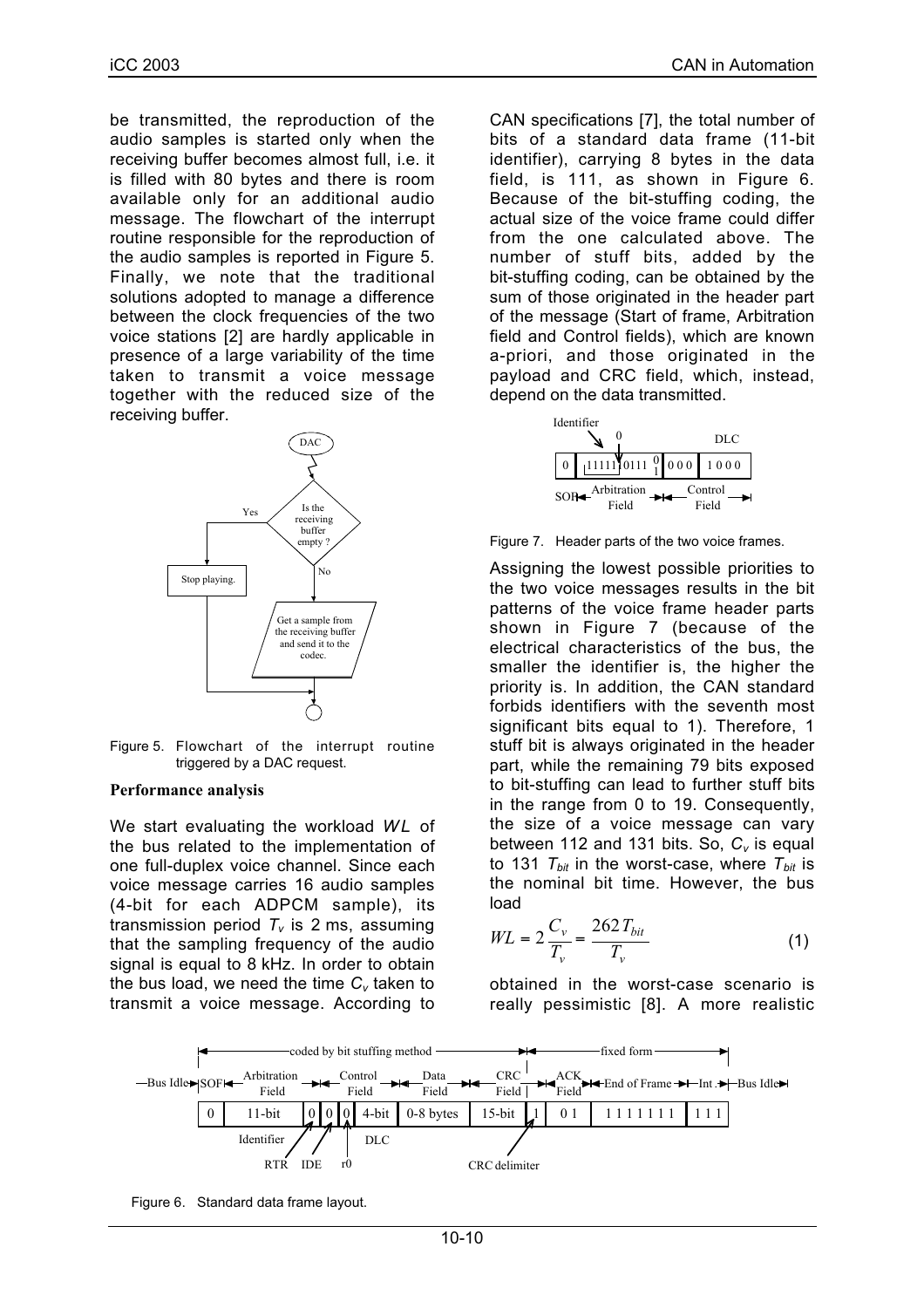value can be derived according to the work of T. Nolte et al. [9], who have calculated the probability of having a given number of stuff bits in the data and CRC fields. Their analysis is based on the assumption of independence and equal probability of 0 and 1 in each bit position, which is a fairly good approximation in our case. It follows that the average time taken to transmit a voice message is:

$$
\langle C_{\nu} \rangle = 114.5 T_{bit} \tag{2}
$$

From Eq. (2), we obtain the average bus load which is reported in Table 1 for different values of  $T_{bit}$ .

| $T_{bit}$ (Bit-rate)           | <b>Bus load</b> |
|--------------------------------|-----------------|
| $1 \mu s$ (1 Mb/s)             | 11.45%          |
| $1.25 \,\mu s$ (800 kb/s)      | 14.32%          |
| $2 \mu s (500 \, \text{kb/s})$ | 22.91%          |
| $4 \mu s (250 \text{ kb/s})$   | 45.81%          |
| 8 µs (125 kb/s)                | 91.62%          |

Table 1. Bus load related to voice messages versus network speed.

Once the workload of the original control application is known, Table 1 permits to evaluate if the addition of a voice communication is in principle possible. As an example in a 1Mb/s CAN network, a voice channel can be established at the expanse of about 12% of the entire bandwidth. However, other phenomena must be taken into account [10], [11]. Indeed, since the voice messages have the lowest priority, their transmission is delayed by any other message. In that case, the voice messages ready to be transmitted are accumulated in the transmission buffer which eventually overruns. On the other hand, the receiving

buffer is progressively emptied. Both these situations can lead to the loss of some voice samples, especially when the higher priority messages are enqueued in long bursts. Therefore, fixed the buffers dimensions, there is a maximum extent of the bus busy time beyond which same samples are lost causing a degradation of the audio quality. Figure 8 shows a condition in which a burst of higher priority messages fills the bus for  $T_{\text{busv}}$  seconds, so the lowest priority voice message must wait  $T_w$  seconds to be transmitted. When the audio messages transmission is not delayed, the transmitting buffer is normally empty and the receiving one is filled with 80 bytes, which means 160 ADPCM samples. Therefore, since the audio samples are played with a rate of 8 kHz, the maximum extent of time in which no audio messages are received cannot be larger than 20 ms. During this time the audio data are accumulated in the transmitting buffer. In order to avoid the buffer overrun, the maximum waiting time *Tw* must satisfy the following relation:

$$
1 + \left[ \frac{T_w}{T_v} \right] \le M_T \tag{3}
$$

As the waiting time is related to the bus busy time by the following relation:

$$
T_w = T_{busy} + \left[\frac{T_w + T_{bit}}{T_v}\right]C_v
$$
 (4)

from Eq. (3) and (4) we obtain a second bound for the maximum extent of time in which the bus cannot be available for transmitting audio messages. The calculated values of the maximum acceptable  $T_{busy}$  are reported in Table 2 for



Figure 8. Bus condition in which the periodical audio message transmissions *A* and *B* are delayed because the bus is filled by higher priorities messages.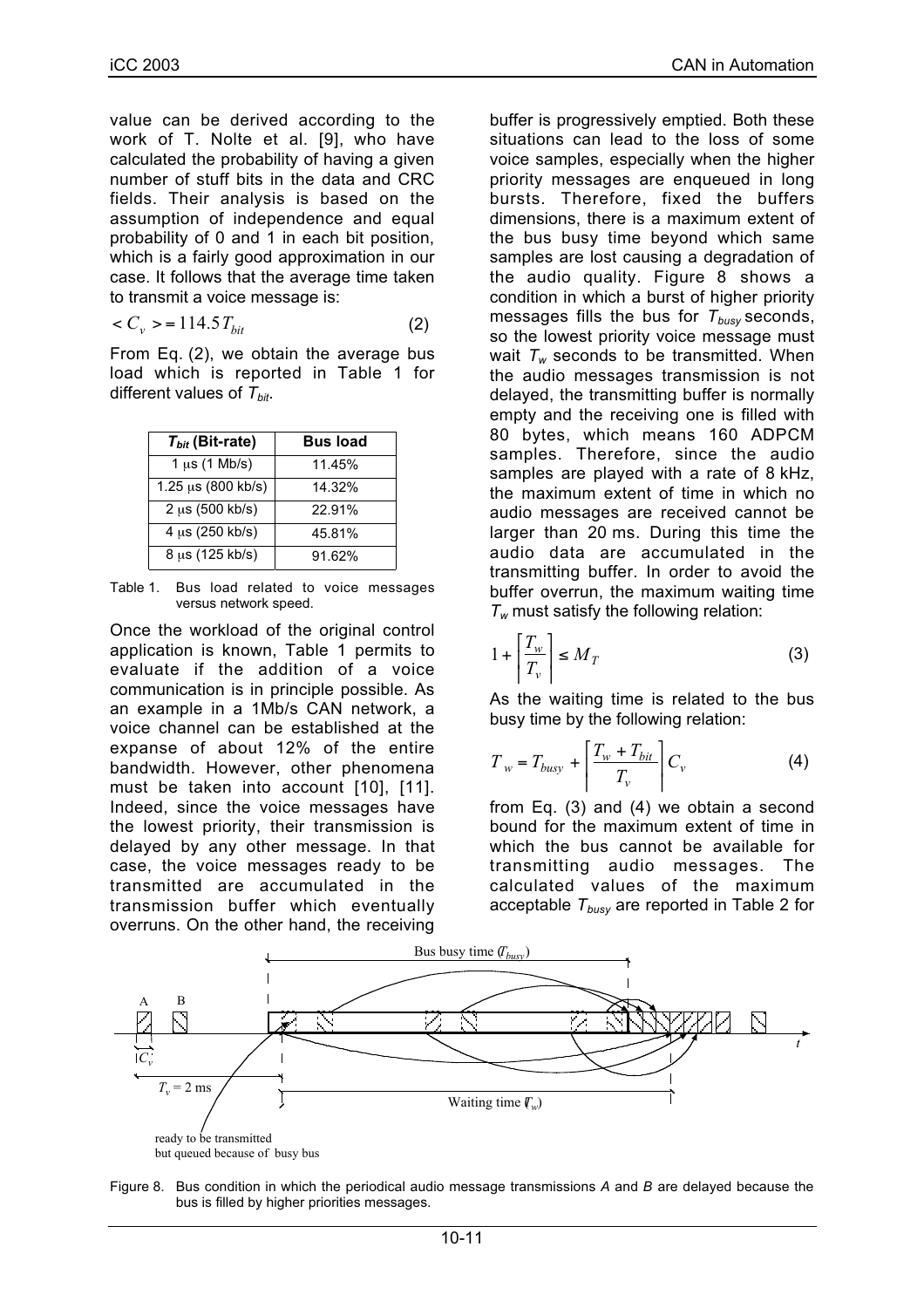| $T_{bit}$  | $c_{v}$<br>(worst-case) | $T_{busy}$       |
|------------|-------------------------|------------------|
| 1 $\mu$ s  | $131 \mu s$             | $16.8$ ms        |
| $1.25 \mu$ | $163.75 \,\mu s$        | $18.3$ ms        |
| $2 \mu s$  | $262 \mu s$             | 17.38 ms         |
| $4 \mu s$  | 524 µs                  | 15.76 ms         |
| $8 \mu s$  | $1.048$ ms              | 10 <sub>ms</sub> |

different network speeds.

Table 2. Maximum extent of bus busy time versus network speed.

The lower value of  $T_{\text{busv}}$  for a bit rate of 1 Mb/s compared with the one obtained for 800 kb/s, can be explained bearing in mind that the transmitting buffer consists of 10 message objects for the former, while 11 objects are used in the other cases.

### **Experimental results**

A proof-of-concept demonstrator, consisting of two stations connected to a microphone and a speaker, has been realized and fully tested on our target application [3]. The test results demonstrate a good quality of the speech communication, while the original system continues to correctly run. Furthermore, in order to prove the effectiveness of our approach in a more general way, the characterization of the designed system under several operating conditions has been carried out. In fact, a 3-station CAN network, shown in Figure 9, has been set up, in which two stations  $S_A$  and  $S_B$  are responsible for the audio communication, while the third has the function to periodically inject messages into the bus. In particular, every *Burst repetition period* seconds the *Traffic Injector* station fills the bus with a message burst, which creates a time interval of *Burst length* seconds in which the bus is not available for the audio



Figure 9. Set-up of the experiment.

messages transmission. This situation is illustrated in Figure 10. Varying the repetition period and the number of messages injected each time, several bus load conditions can be produced. We note that the message traffic so obtained is a good approximation for many control systems in which the great amount of messages is periodic, and in particular for those driven by a cyclic scheduler.



#### Figure 10. Message traffic generated by the *Traffic Injector* station.

In order to evaluate the performance of the voice channel, the two voice stations have been fed by the same sinusoidal wave  $(A_{in} = B_{in})$  and the output waves  $(A_{out}$  and *Bout*) have been sent to an oscilloscope to show the correct regeneration of the input signal on both the receiving stations. It is important to note that an input signal like a sinusoid is a very pessimistic case, since every missed sample leads to a degradation of the reproduced signal. The experiment has been carried out for different bus loads by varying the *Burst repetition period* and the *Burst length*. Figure 11 shows the experimental results when the audio messages are the only messages running on the network, while Figure 12 shows the opposite situation in which the bus is completely filled by both the audio messages and the messages



Figure 11. Experimental results for an unloaded bus.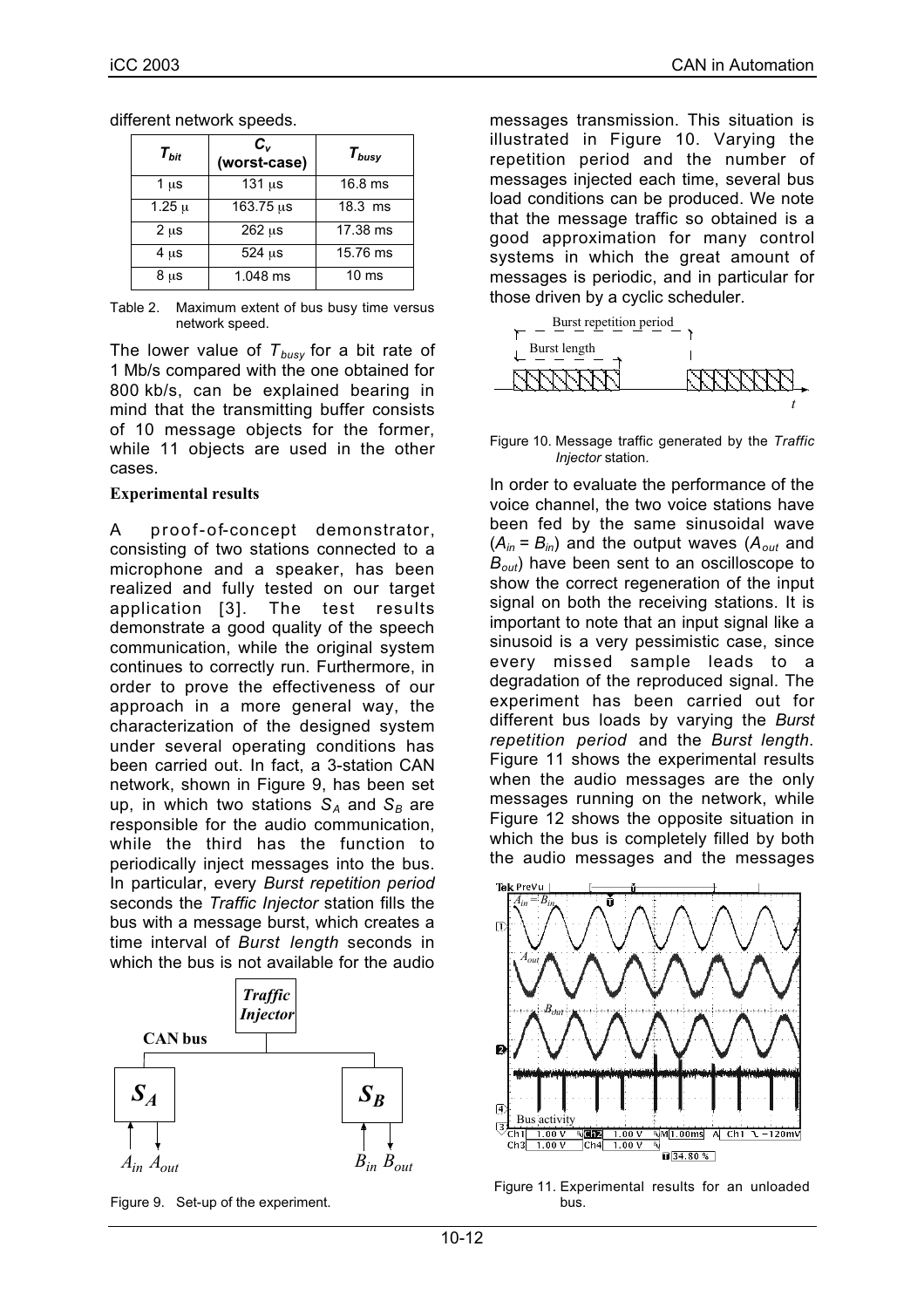generated by the *Traffic Injector* station. It is to be noted that the sine waves are finely reproduced at both sides of the CAN bus in both the cases of light and heavy traffic, thus demonstrating the functionality of the 2-way audio link.



Figure 12. Experimental results in a heavy traffic bus condition.

Figure 13 summarizes all the experiments carried out. It shows the maximum *Burst length*, once the *Burst repetition period* has been fixed, which allows the sinusoidal wave to be perfectly reproduced on the receiving sides, for different network speeds. The dotted lines represent the bandwidth expressed in percentage occupied by the traffic injector station. It is worth noting that the points correspond with a very good approximation to the analysis pointed out in the previous section, both for the band occupation and for the maximum bus busy time allowed. As an example, let us consider a CAN network with 500 kb/s bit



Figure 13. Voice channel performance versus the bus load for different network speeds.

rate. We note that the voice channel can be established at full audio quality if up to 77% of the overall band is used by the control application (this confirms the theoretical expectations of Table 1), provided that the requirement of bus unavailability time less than about 17.5 ms is satisfied, as expected by the analytical analysis reported in Table 2. Finally, the same experiments have been carried out replacing the sine generator with a microphone and the oscilloscope with a headset. The speech communication remains intelligible also for bus loads slightly beyond the lines reported in Figure 13.

### **Conclusion**

The efficient implementation of an audio communication over a CAN control network has been presented. The goals of minimizing the band occupation and of coping with the large variability of time taken to transmit an audio message have been achieved keeping the hardware complexity very low. In addition, the requirements that the original network must satisfy in order to accommodate a 2-way audio communication capability have been calculated. Then, a proof-of-concept demonstrator has been realized and successfully tested on a CAN network already designed for a high-end motorcycle. Finally, the performance of the voice channel under several bus load conditions has been measured. The experimental results demonstrate that the audio communication is still possible also when the bus is completely filled by messages, provided that a given value of bus unavailability time would not be exceeded. Besides, a very good matching between the analytical analysis and the measured results has been found.

#### **References**

- [1] Road Vehicles, "Interchange of Digital Information – Controller Area Network (CAN)," *International Standard Organisation (ISO), Standard-11898*, Nov. 1993.
- [2] R. H. Arnold, "Investigation of Voice Channels in CAN Systems," *Proc. 4th International CAN Conference ICC'97*, 1997.
- [3] F. Baronti, R. Hippoliti, D. Lunardini, S. Mangraviti, R. Roncella, R. Saletti, "Low-Cost